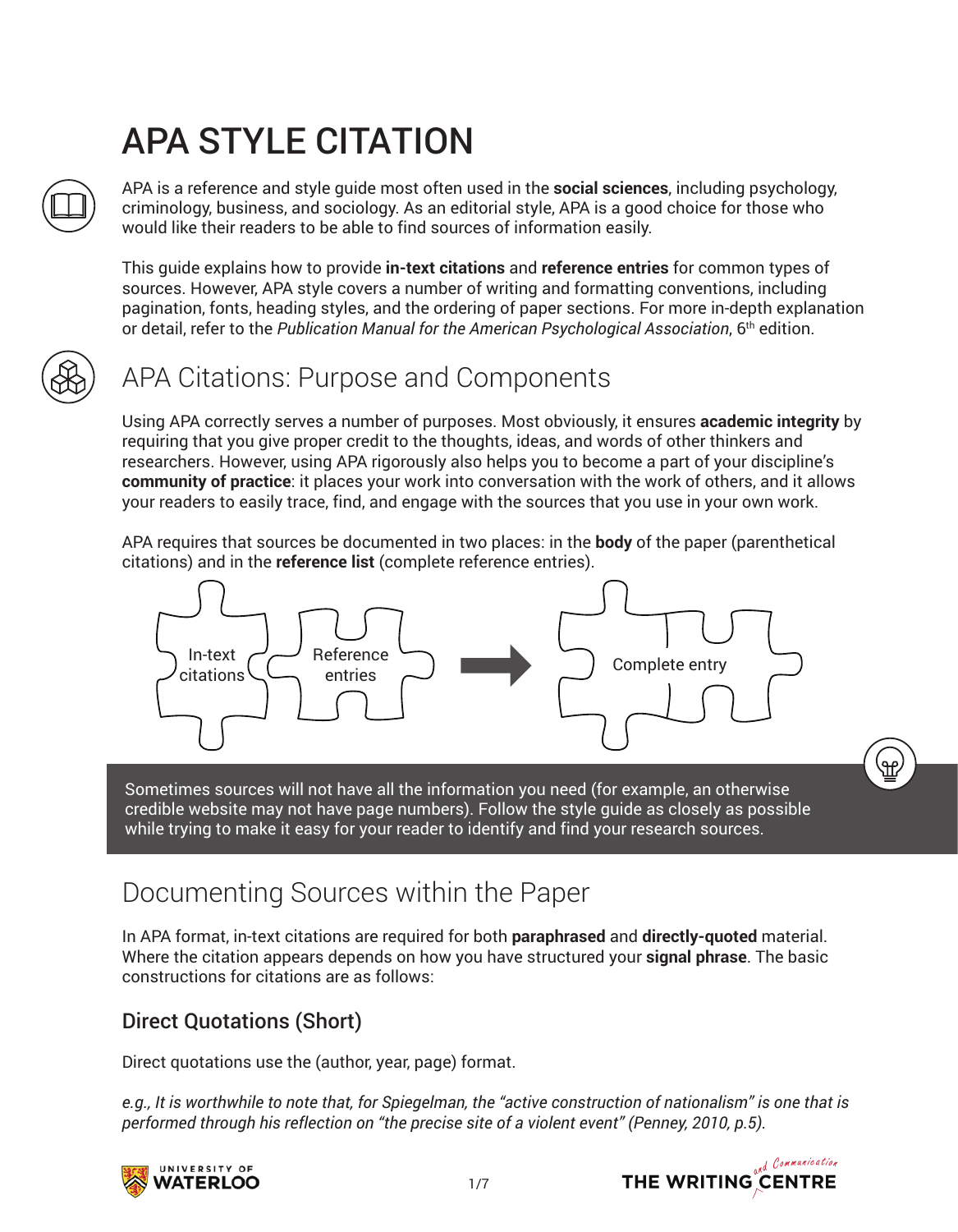If you integrate the author's name into the signal phrase, the citation will appear as follows:

*e.g., In her paper on Art Spiegelman's* Maus *and Jonathan Safran Foer's* Extremely Loud & Incredibly Close*, Penney (2010) observes that New York City effectively functions both "as a domestic space and site of a violent event that is replete with fear and trauma, but also the potential for human connection" (p. 9).*

#### Direct Quotations (Long)

For block quotations (long quotations of forty words or more), the structure of the parenthetical citation stays the same (author, year, page), but there are some formatting changes:

- **1**
	- There are no quotation marks around the quotation.
- **2** The period comes before the parenthetical citation.
- The entire quotation is single spaced. **3**



Sample long quotation:

It may have been quixotic, but it was magnificent. Soon the inward meaning of it leaked out, and the great heart of the public was touched. Crowds followed the cab, cheering it lustily; charming girls scaled it to get his autograph; interviews appeared in the better class of papers, and society invited him to dinner. (Barrie, 1911, p. 180)

Whether you are incorporating a long or short quotation into your work, it is important to write clear, well-integrated **signal phrases** that provide context for your quotation in order to transition from your writing and arguments to the quoted material.

#### Paraphrases

Paraphrases use the (author, year) format. Note that the period is placed to the **right** of the parenthetical citation (as it is for direct quotations under 40 words).

*e.g., Ultimately, it is clear that there is space for opening up and understanding trauma if readers attempt to both listen and see the pain of others (Penney, 2010).*

Or, if you integrate the author in the signal phrase:

*e.g., In her paper on the exceptionality of New York City, Penney (2010) observes that both Spiegelman's and Foer's texts mediate between different conceptions of trauma: individual and collective.*





<u>۾</u>

۹ę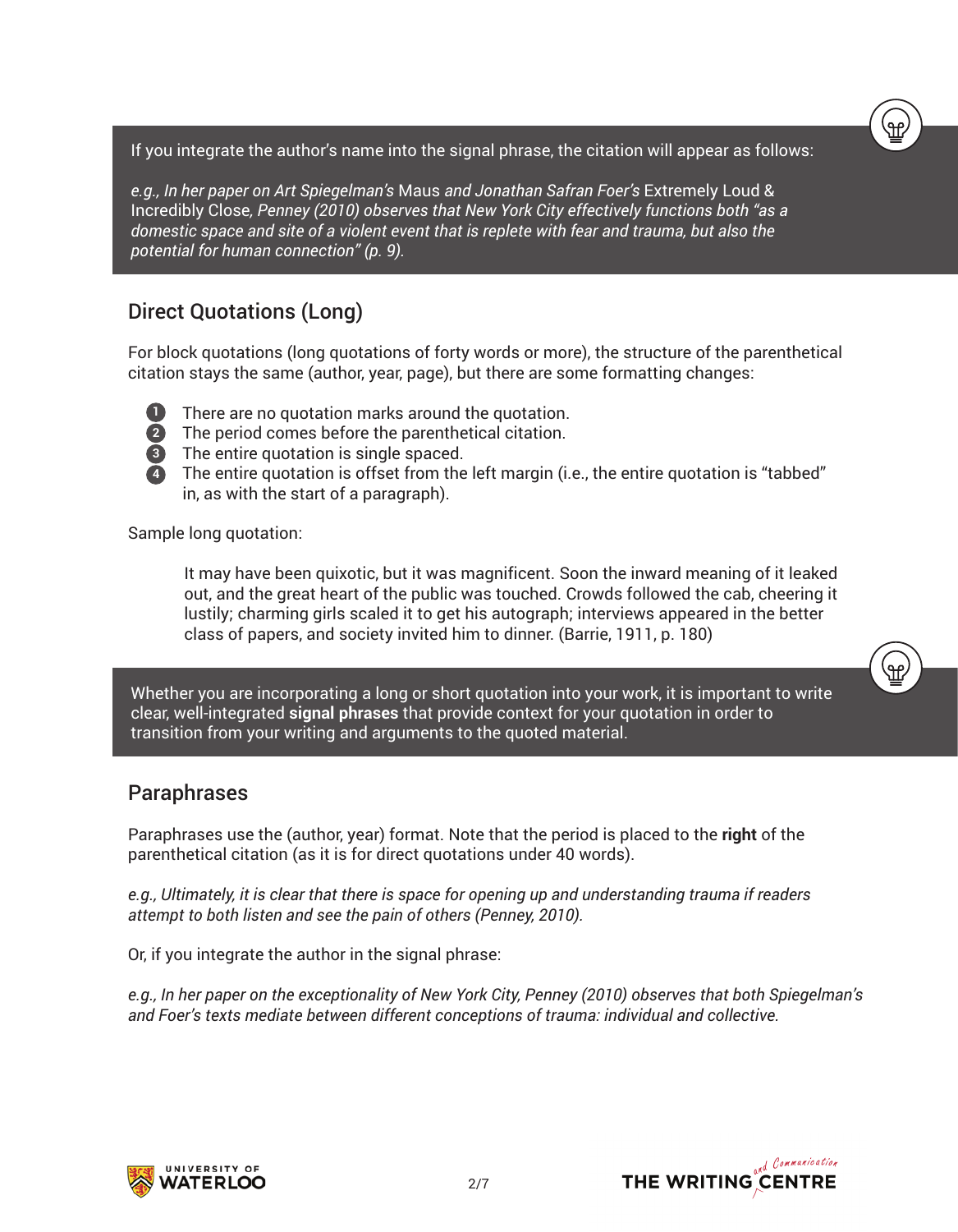### In-text Citation Formatting for Different Kinds of Sources

Sources by one author (Last name, publication year)

*e.g., Dogs with webbed feet do not always enjoy water activities (Choy, 1999).*

Sources by two authors (Last name & Last name, publication year)

*e.g., Margaret Laurence's works feature strong religious symbolism (Marquez & Adams, 2007).*

#### Sources by three or more authors

Cite all authors in the first reference, but only the first author followed by et al. and publication year in each subsequent citation (Last name of first author et al., publication year)

*e.g., Crime in Canada has risen in the last decade (Goldstein, Lowe, Jung, & Soo, 2001). It has also become more organized (Goldstein et al., 2011).*

#### Two or more sources by the same author in the same year

Place a letter after the year of each citation that corresponds with your reference list. Within your references, list this author's works alphabetically by title, then assign a letter.

*e.g., Lee has argued that police are more likely to arrest certain demographics (2005a) but has noted elsewhere that the frequency of this occurrence varies by location (2005b).*

Authors with the same last name (First initial. Last name, publication year)

*e.g., Although many birds fly south in the summer (J. Singh, 2015), some birds remain in Canada throughout the winter (R. Singh, 2008).*

#### Classic works

When possible, provide the original year of publication and the year of the version you used.

*e.g., Class struggles are therefore at the centre of human history (Marx and Engels, 1879/2003).*



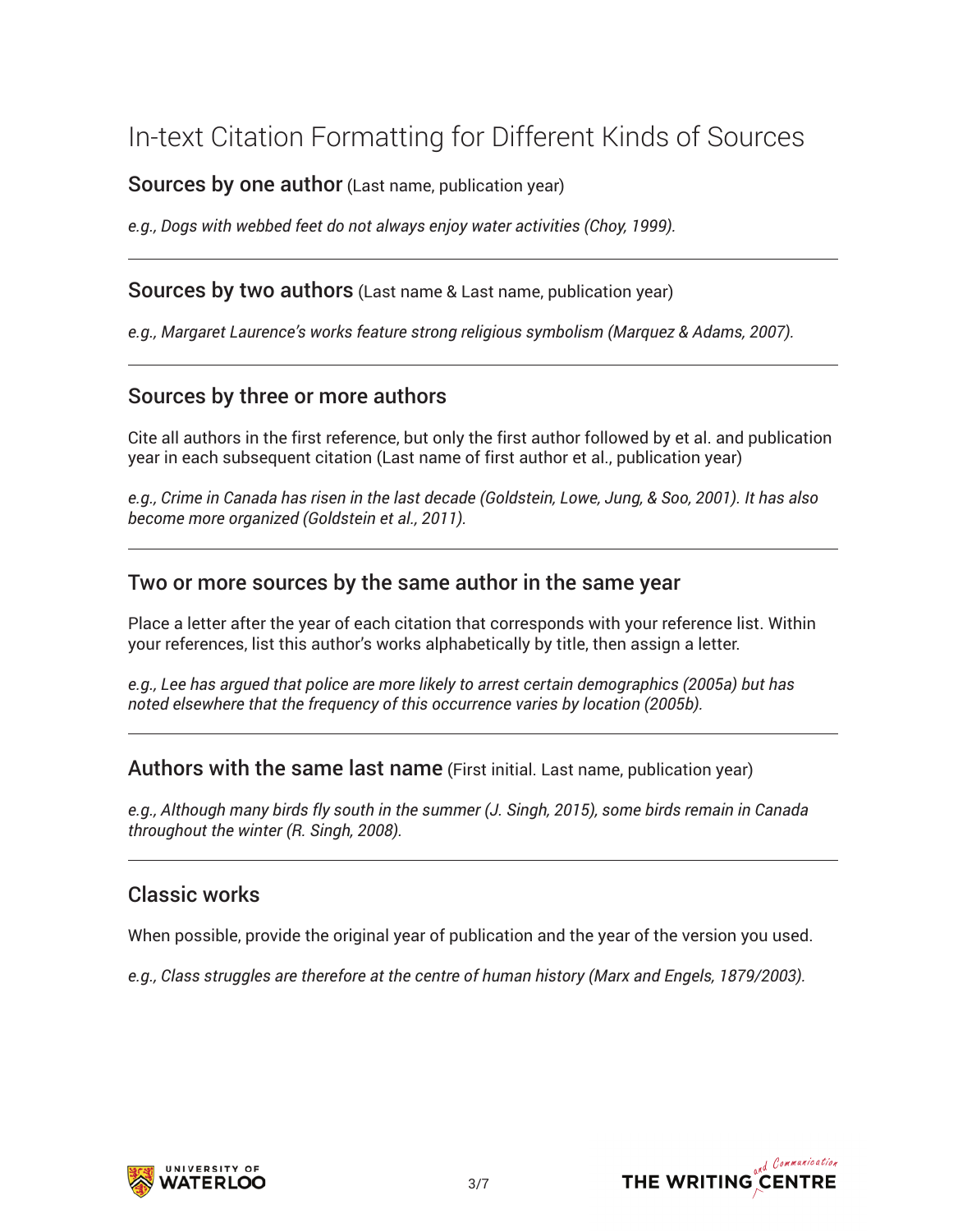#### Multiple sources in the same citation

Order the sources alphabetically within the citation (Last name, publication year; Last name, publication year)

*e.g., As has been noted by other scholars (Ali, 2009; Jordan, 1999), evidence-based research must be falsifiable.*

Specific parts of a source (Last name, publication year, page/chapter/figure/table/ equation number)

*e.g., Some researchers have correlated alcoholism and crime (Murray, 2004, figure 3.4).*

#### Indirect or secondary sources

Try to consult original material, but if absolutely unavailable, use "as cited in" to indicate where you found the information.

*e.g., O'Neil noted a heightened sense of smell after his accident (as cited in Russo, 2007).*

### Reference List Formatting for Different Kinds of Sources

The reference list is an **alphabetical** listing of sources at the **end** of your document on a page of its own. It itemizes the material you cited in your text. Sources that you consulted, but did not cite, are not included in this list.

Reference entries for APA use **hanging indentations**. The first line of a reference entry is **left-justified** (i.e., on the left margin), and all subsequent lines in the entry are **indented**  (usually by using the tab button).

#### Books with one author

Last name, First initial. (Publication year). *Title*. Location: Publisher.

Akenson, D. (1985). *Being had: Historians, evidence, and the Irish in North America*. Toronto: P.D. Meany Publishers.

#### Books with two authors

Last name, First initial, & Last name, First initial. (Publication year). *Title*. Location: Publisher.

Nelson, S. J., & Ash, M. M. (2010). *Wheeler's dental anatomy, physiology, and occlusion*. St. Louis, MO: Saunders/Elsevier.





്ഷ)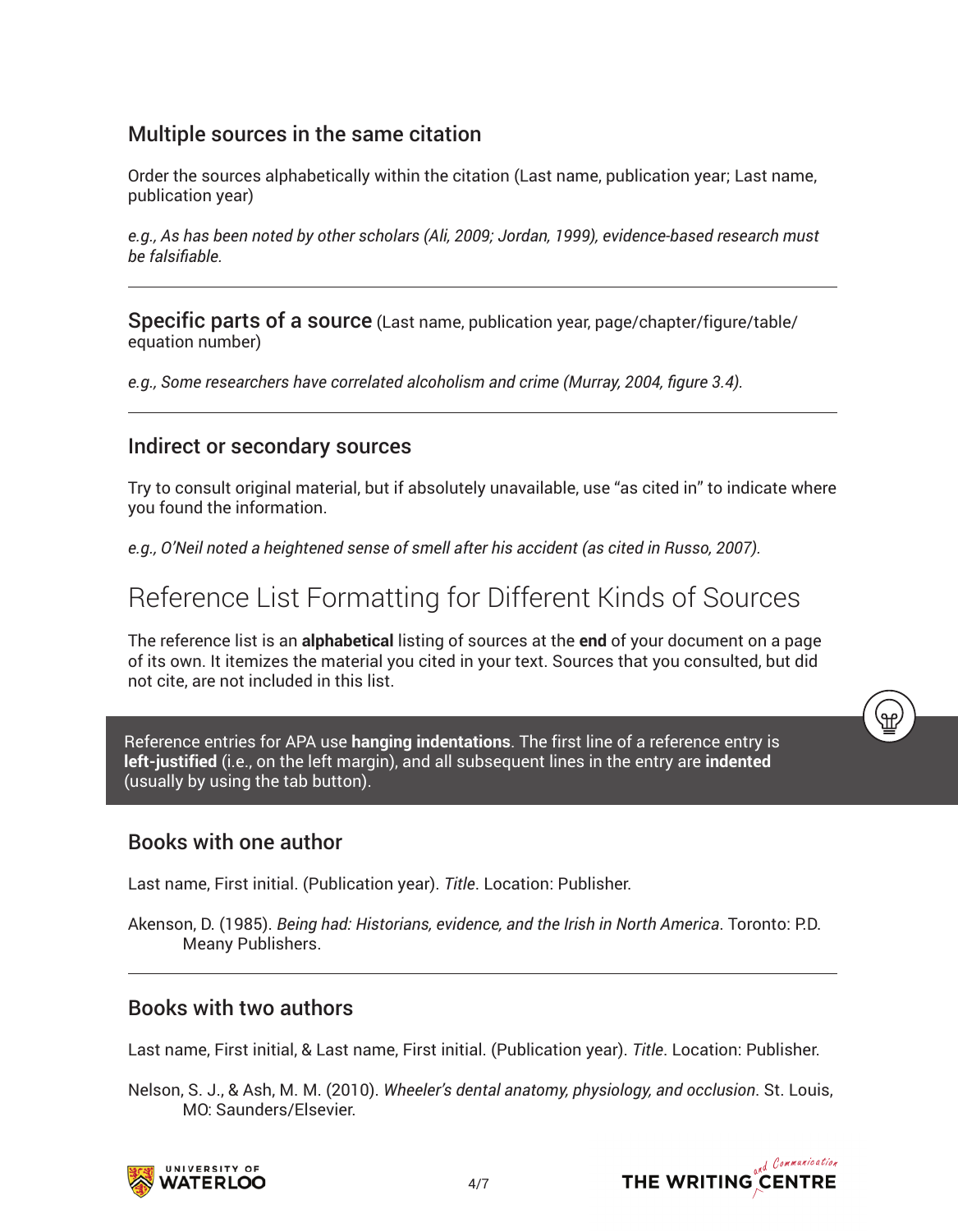#### Books with more than three authors

Either list the authors **individually** within the entry, or use **et al**.

Chrisjohn, R.D., et al. (2006). T*he circle game: Shadows and substance in the Indian residential school experience in Canada*. Penticton: Theytus Books.

#### Sources by a government branch or institution

Organization. (Publication year). *Title* (publication number). City: Publisher.

Engineers Canada. (2013). *Canadian engineering accreditation criteria and procedures* (Report no. 2). Ottawa: Canadian Council of Professional Engineers.

#### Books compiled by an editor

Last name, First initial (Ed.). (Publication year). *Title*. Location: Publisher.

Schwartz, J.M., & Ryan, J.R. (Eds.). (2003). *Picturing place: Photography and the geographical imagination*. New York: I.B. Tauris.

#### Section within an edited collection

Last name, First initial. (Publication year). Title of section. In First initial. Last name (Ed), *Title of Book*. (pages of chapter). Location: Publisher.

Clives, J. (2012). Crafting professional identity: Learning from the ground up. In F. Tristram & T. Qixing (Eds.), *Rethinking Professionalism: Women and Agriculture in California, 1850-1970* (pp. 135-167). San Francisco: Dolores Press.

APA has some very specific **capitalization** rules for titles.

For **larger works** containing smaller works (journals, overall websites), you will **capitalize all major words** in the title (excluding articles, prepositions, etc.). **Shorter works** (essays, chapters, and articles) are capitalized differently. For such works, the **first word in the title**, the **first word after a colon**, and **proper nouns** are capitalized.





<u>۾</u>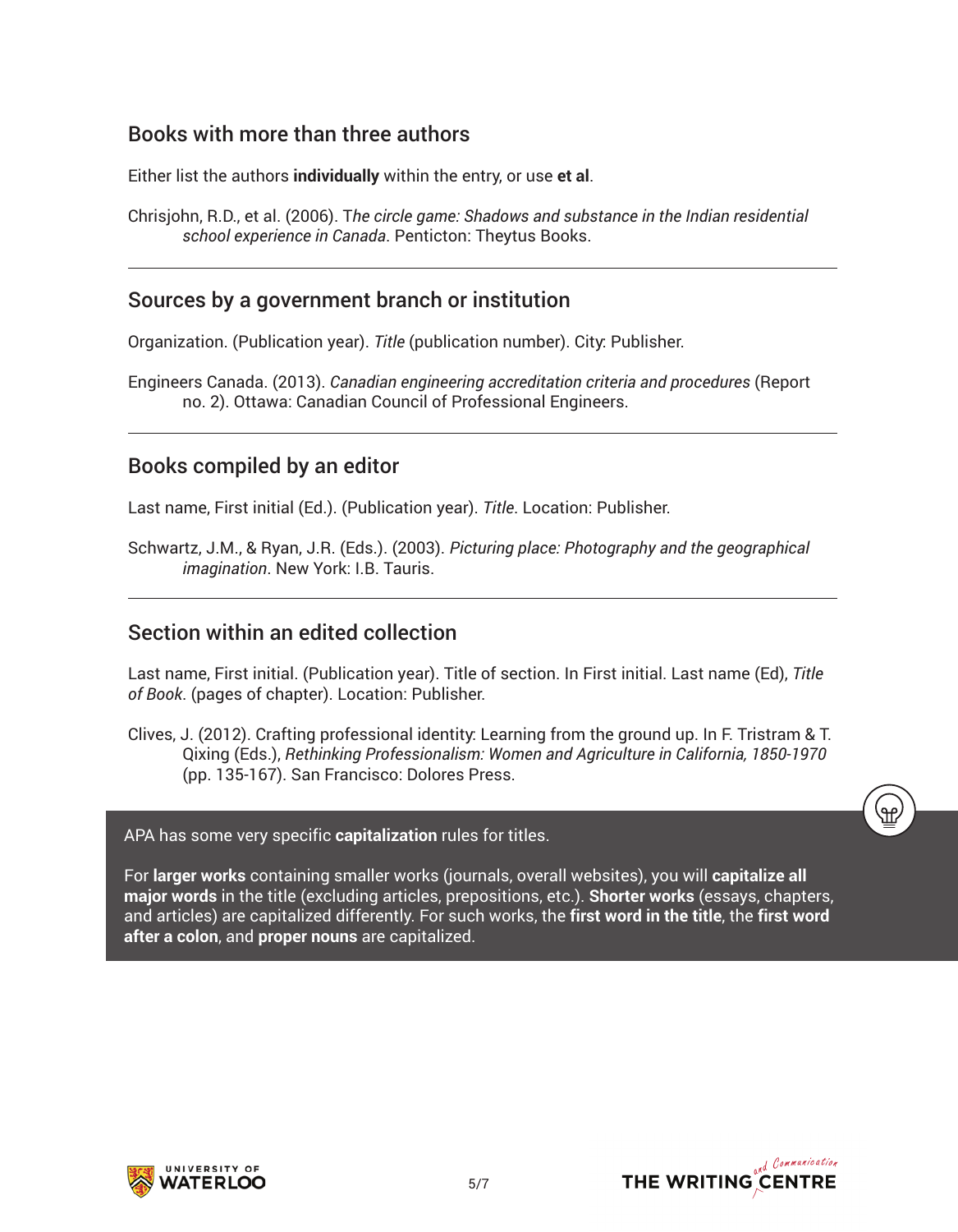#### Multiple sources published by the same author in the same year

Use the lettering format (year/letter) identified in the in-text citation rules above.

- de Vecchi, V.M.G. (1984a). Science and scientists in government, 1878-1896 Part I. *Scientia Canadensis: Canadian Journal of the History of Science, Technology, and Medicine, 8*(2), 112-142.
- de Vecchi, V.M.G. (1984b). The dawning of a national scientific community in Canada, 1878- 1896. *Scientia Canadensis: Canadian Journal of the History of Science, Technology, and Medicine, 8*(1), 32-58.

#### Journal article or periodical article

- Last name, First initial. (Publication year). Title of article. *Title of Journal, Volume number*(Issue number), pages. DOI
- Ahern, A., O'Conner, T., McRuairc, G., McNamara, M., & O'Donnell, D. (2012). Critical thinking in the university curriculum: The impact on engineering education. *European Journal of Engineering Education, 37*(2), 125-132. doi.org/10.1080/03043797.2012.666516

A **digital object identifier (DOI)** is a string of letters and numbers assigned to individual pieces of content. Its purpose is to provide a permanent link to content that is available online.

#### Web source

Last name, First initial. (Date of publication). *Title of document*. Retrieved from URL.

Smith, J. (2008). *Digital humanities and you!* Retrieved from www.url.ca

#### Newspaper article

Last name, First initial. (Date of publication). Title of article. *Title of Newspaper*, pages.

Walker, P. (2014, March 19). Move over STEM: Why the world needs humanities graduates. *The Guardian*, p. B2.

#### Image in an art database

Artist. (Year). *Title* [description]. Institution, Museum, or Collection, Location. Available from Database Name or Retrieved from URL.

Karsh, Y. (1962). *Martin Luther King (1929-1968)* [gelatin silver print]. National Gallery of Canada, Ottawa. Retrieved from https://www.gallery.ca/en/see/collections/artwork.php?mkey=36526





.<br>(ရက်